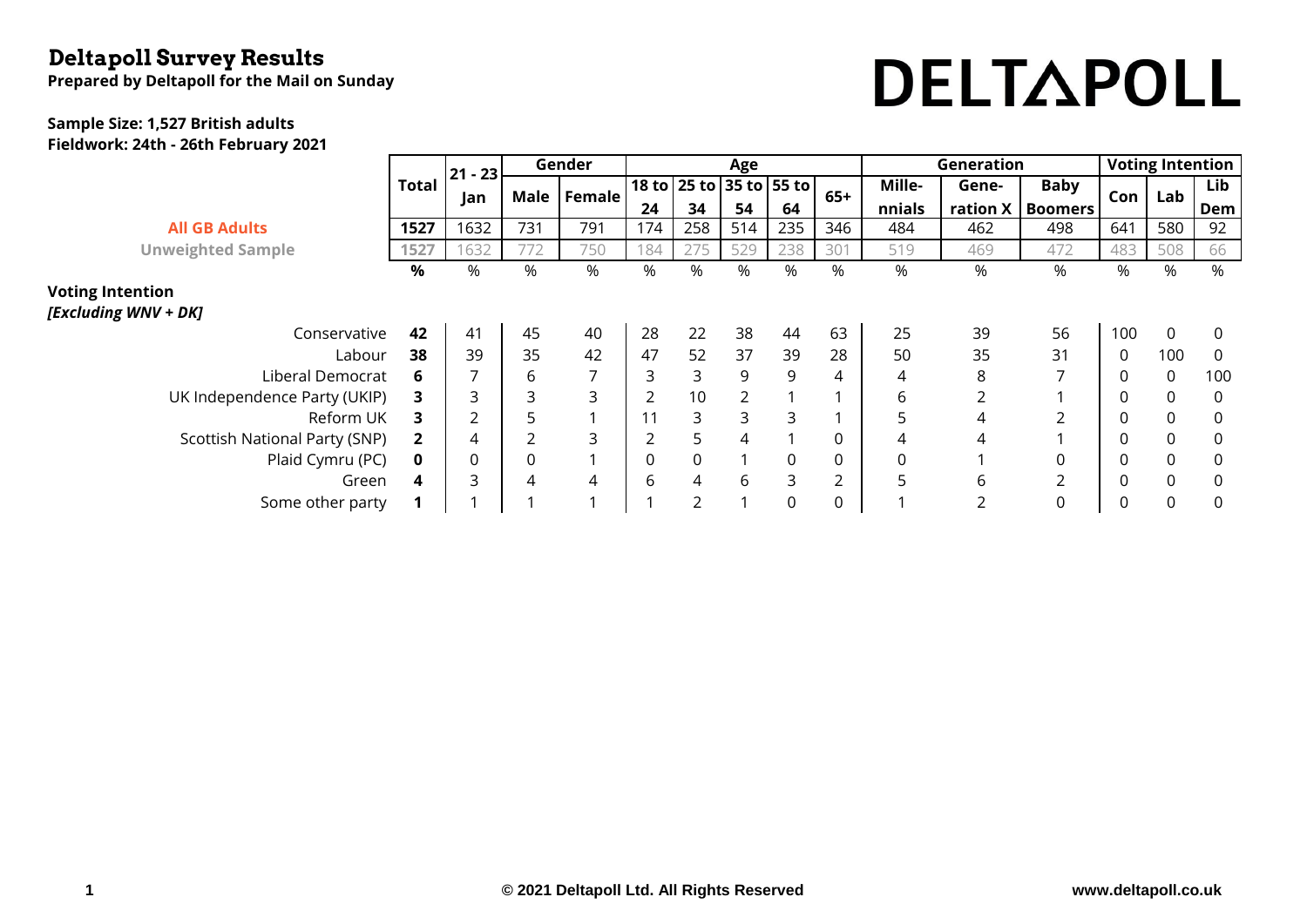## **Deltapoll Survey Results**

**Prepared by Deltapoll for the Mail on Sunday**

#### **Sample Size: 1,527 British adults**

**Fieldwork: 24th - 26th February 2021**

|                               |              | <b>EU Ref Vote</b> |        |     |     | GE 19 Vote  |     | <b>Past Vote Political Groups</b> |                  |                    |                  |  |  |
|-------------------------------|--------------|--------------------|--------|-----|-----|-------------|-----|-----------------------------------|------------------|--------------------|------------------|--|--|
|                               | <b>Total</b> | Leave              | Remain | Con | Lab | Lib         |     | Other   Con Leavers               | Con              | <b>Lab Leavers</b> | Lab              |  |  |
|                               |              |                    |        |     |     | Dem         |     |                                   | <b>Remainers</b> |                    | <b>Remainers</b> |  |  |
| <b>All GB Adults</b>          | 1527         | 648                | 595    | 589 | 439 | 154         | 139 | 416                               | 141              | 118                | 266              |  |  |
| <b>Unweighted Sample</b>      | 1527         | 612                | 629    | 535 | 448 | 83          | 142 | 375                               | 137              | 100                | 304              |  |  |
|                               | %            | %                  | %      | %   | %   | %           | %   | %                                 | %                | %                  | %                |  |  |
| <b>Voting Intention</b>       |              |                    |        |     |     |             |     |                                   |                  |                    |                  |  |  |
| [Excluding WNV + DK]          |              |                    |        |     |     |             |     |                                   |                  |                    |                  |  |  |
| Conservative                  | 42           | 66                 | 21     | 88  |     |             |     | 89                                | 83               |                    |                  |  |  |
| Labour                        | 38           | 21                 | 55     | 5   | 93  | 27          | 9   | 2                                 | 15               | 93                 | 93               |  |  |
| Liberal Democrat              | 6            |                    | 12     |     |     | 55          |     | 0                                 |                  |                    |                  |  |  |
| UK Independence Party (UKIP)  | 3.           | 4                  |        | 3   | 0   | $\mathbf 0$ | 13  | 4                                 | 0                |                    |                  |  |  |
| Reform UK                     | 3.           |                    | 3      | 3   | 0   | 5.          | 14  | 3                                 |                  |                    |                  |  |  |
| Scottish National Party (SNP) | $\mathbf{2}$ |                    | 4      |     |     | $\Omega$    | 24  | 0                                 | 0                |                    |                  |  |  |
| Plaid Cymru (PC)              | 0            | $\Omega$           | 0      | 0   | 0   | 0           |     | 0                                 | 0                |                    |                  |  |  |
| Green                         | 4            |                    | 3      | 0   |     | 4           | 28  | 0                                 | 0                |                    |                  |  |  |
| Some other party              |              |                    |        | 0   | 0   |             | 3   | 0                                 | 0                | 0                  |                  |  |  |